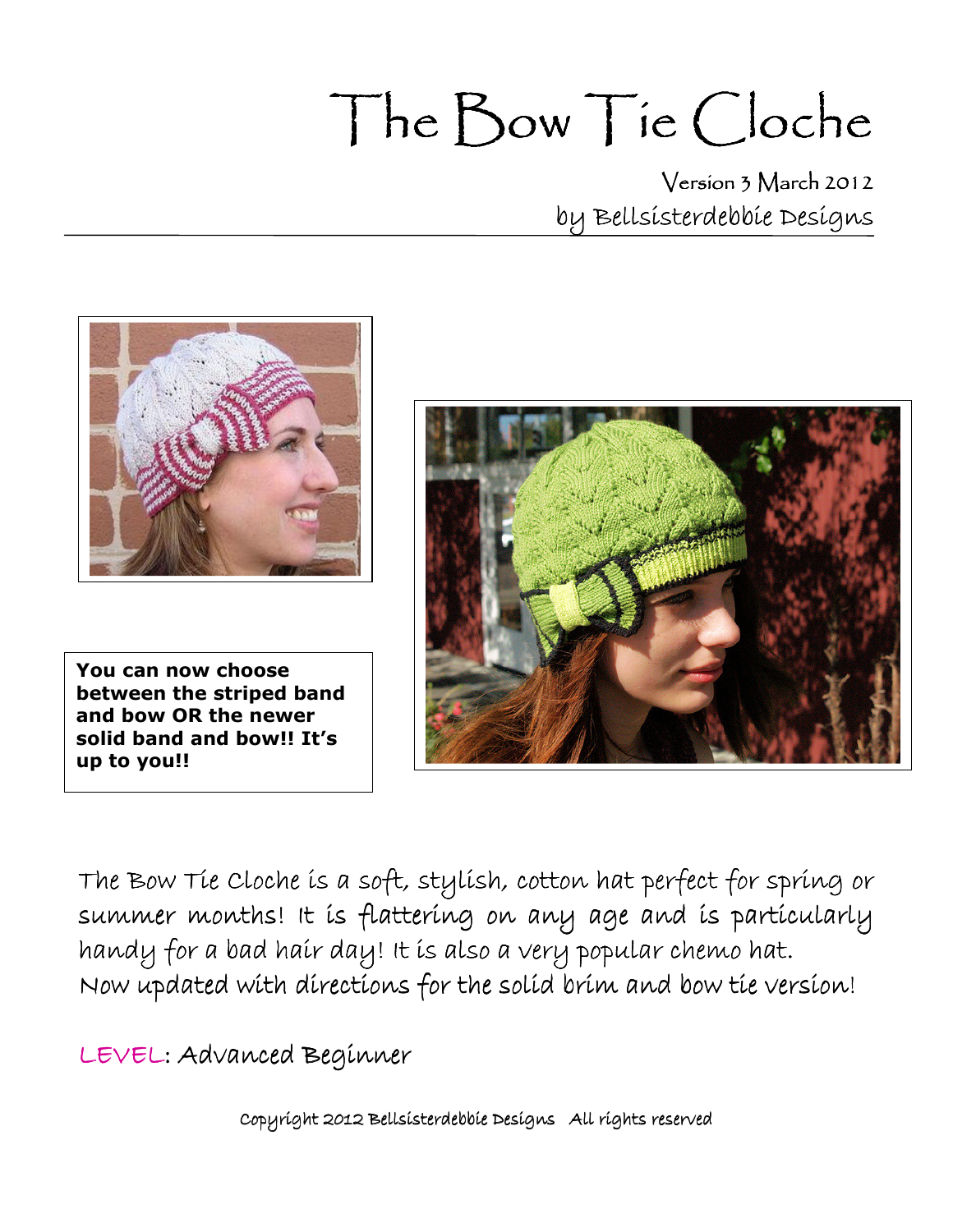The Bow Tie Cloche  $-v.3$  ~March 2012

| Size: Fits 22" adult female head. The elastic<br>in the Cascade Fixation will also<br>accommodate a smaller head-simply CO |                               |
|----------------------------------------------------------------------------------------------------------------------------|-------------------------------|
|                                                                                                                            |                               |
| fewer stitches.                                                                                                            |                               |
| Yarn:                                                                                                                      | $\lfloor \frac{1}{1} \rfloor$ |

Cascade Fixation: 98.3% cotton, 1.7% elastic; 50g-100 yds (relaxed); uses 1/4 skein or less of each color. Color A & Color B (for the brim only).

Cascade Ultra Pima: 100% Pima Cotton, 220yds/100g; 1 skein- Color C (for body of the hat).

#### Needles:

Size1-16" circular, & size 3-16" circular, size 2 DPNs (or use size 2 circs. or size 2 straight needles).

Notions: Stitch Markers- Most helpful during lace portion of hat. Tapestry needle. Gauge: Cascade Fixation: 7st. & 10 rows= 1" on size 1 needle. Cascade Ultra Pima: 6 st. & 7 rows =  $1''$  on size 3 needle. Adjust needle size if necessary to obtain the correct gauge.

| <b>Abbreviations:</b>                                                                                                                                                      |
|----------------------------------------------------------------------------------------------------------------------------------------------------------------------------|
| CO: cast on<br>YO: yarn over<br>M1: make 1: with left needle tip,<br>lift strand between needles from<br>front to back and knit lifted loop<br>through the back<br>K: knit |
| P: purl<br>K2tog.: knit 2 stitches together<br>DD: slip 2 stitches together, as if<br>to knit, K1, then pass 2 slipped<br>stitches over.                                   |



## INSTRUCTIONS:

"Striped" Brim of Hat:

The striped version uses Fixation and Ultra Pima in the brim.

- 1. CO 130 stitches (using Cascade Fixation-Color A), on size 1 needle (circular). Being careful not to twist stitches, JOIN, & place marker.
- 2. \*K1P1 and repeat from \* to end of row. Knit first TWO rows out of Color A (this will include the CO row).
- 3. Next TWO rows- \*K1P1 and repeat from \* to end of each row in Color C, (Cascade Ultra Pima).
- 4. Repeat  $#2 \& #3$  in order for a total of 18 rows.

OR........

Copyright 2012 Bellsisterdebbie Designs All rights reserved.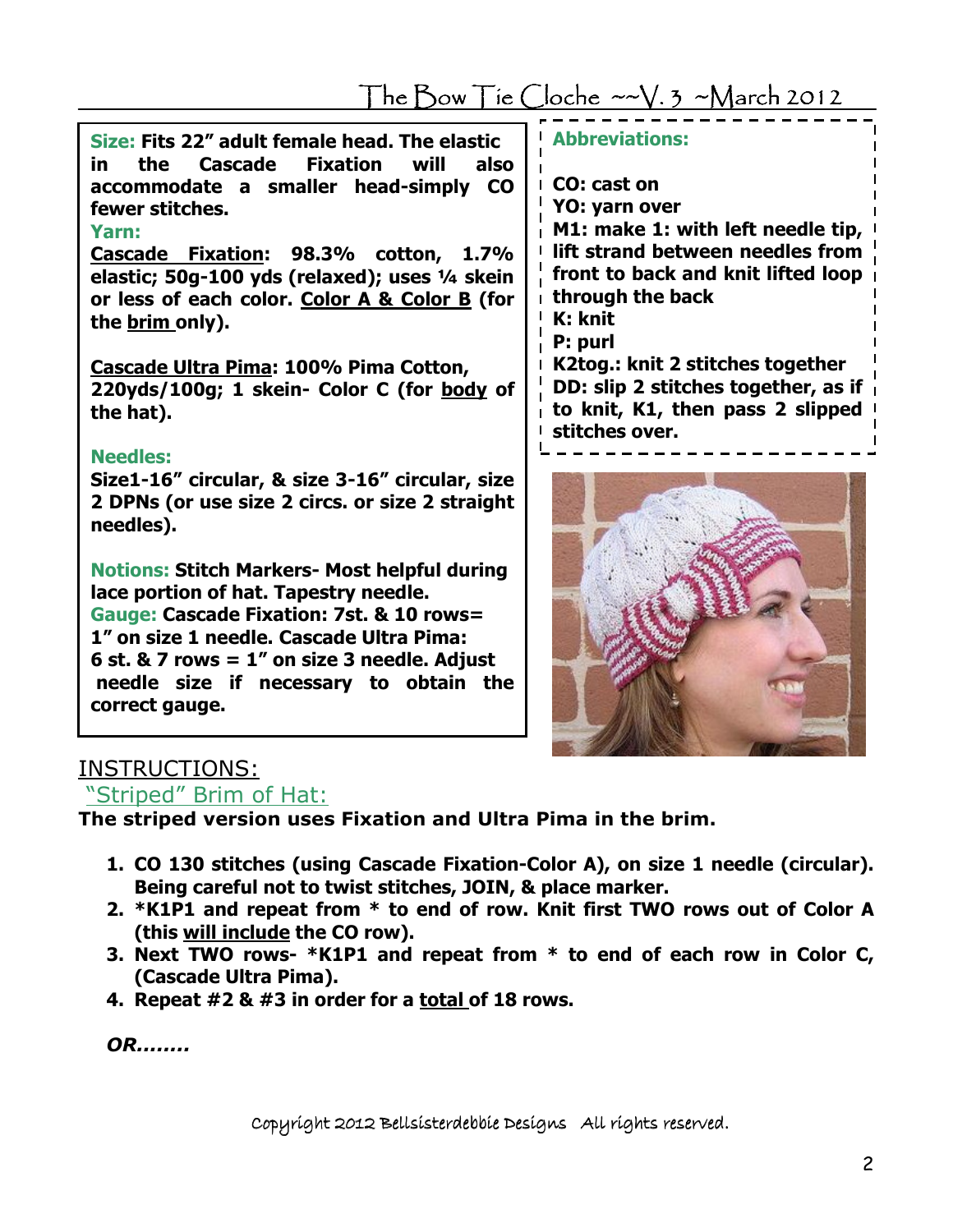## "Solid" Brim of Hat:

The solid version uses Fixation entirely in the brim.

- 1. CO 130 stitches (using Cascade Fixation-Color A-black), on size 1 needle (circular). Being careful not to twist stitches, JOIN, & place marker.
- 2. \*K1P1 and repeat from \* to end of row. Knit first TWO rows out of Color A~black, (this will include the CO row).
- 3. Change to Color B (Cascade Fixation $\sim$  green) and knit the next ELEVEN rows- \*K1P1 and repeat from \* to end of each row.
- 4. Change to Color A (black) and knit one row, K1P1.
- 5. Change to Color B (green) and knit two rows, K1 P1.
- 6. Change to Color A (black) and knit two rows, K1 P1.

#### \*\*NOW CHANGE to size 3 -16" circular needle\*\*!

#### BODY of HAT:

Set up row: Using Color C, you will now increase evenly a total of 26 stitches across this next row for a total of 156 stitches. Knit this row and use the M1 stitch every 4-5 stitches, until you have increased the 26 stitches.

Lace Pattern begins: (Use stitch markers for each 12 stitch repeat!!)

Row 1: \*K1, YO, K4, DD, K4, YO\*, repeat to end of row.

Row 2: Knit this and EVERY even row.

Row 3: \*K2, YO, K3, DD, K3, YO, K1\*, repeat to end of row.

Row 5: \*K3, YO, K2, DD, K2, YO, K2\*, repeat to end of row.

Row 7: \*K4, YO, K1, DD, K1, YO, K3\*, repeat to end of row.

Row 9: \*K5, YO, DD, YO, K4,\*, repeat to end of row.

Row 10: Knit

Repeat Rows 1-10 TWO more times (if you want a close, beanie fit) OR THREE more times for a slightly more slouchy fit. T<u>ry it on your head</u>, and see what you like best! \*You should begin decreasing about 6.5" from the start of the brim as a general rule.

Crown Decreases: Knit every EVEN row (unless otherwise instructed) and switch to DPNs (or two circulars if you prefer) when needed.

Row 1: \*K5, DD, K4\*, repeat to end of row. Row 3: \*K4, DD, K3\*, repeat to end of row.

Copyright 2011 Bellsisters Designs All rights reserved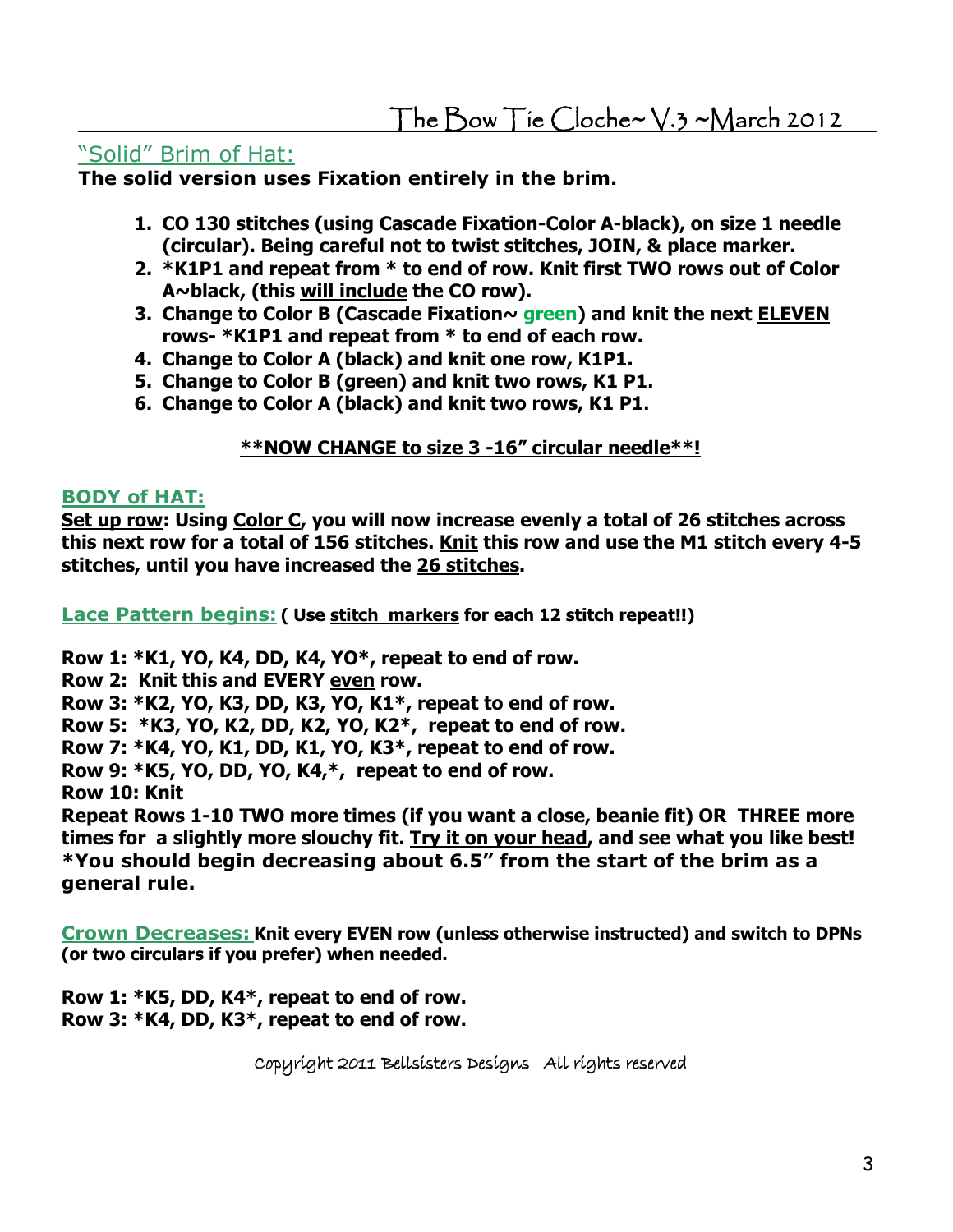Row 5: \*K3, DD, K2\*, repeat to end of row. (remove stitch markers as you go). Row 7: \*K2, DD, K1\*, repeat to end of row. Row 9: \*K1, DD\*, repeat to end of row. Row 11: \*K1, K2 tog.\*, repeat to end of row, (after last K2 tog., 2 stitches remain, just knit them). Row 13: \*K2 tog.\*, repeat to end of row. Row 14: \*K2 tog.\* repeat.

When 6 stitches remain, break yarn, leaving enough of a tail of yarn to use to thread through remaining stitches, & draw tightly to secure.

## "Striped" Bow Tie:

Use size 2 DPNs (or size 2 straight needles) to knit the striped bow in order to get a firm, crisp look.

- 1. CO 22 stitches, using Color A.
- 2. \*K1P1 across row in Color A (now 2 rows of Color A).
- 3. Switch to color B. \*K1P1 across row for 2 rows.
- 4. Switch to color A. \*K1P1 across row for 2 rows.
- 5. Continue in this manner, alternating colors, for about 3-4 inches total (or your preference).

Bind off.

Using Color B, cast on about 8 stitches for the center piece of the bow. Make an I-Cord about 1 1/2"-2". Bind off.

Gather center of bow tightly together, using a strand of yarn and tapestry or darning needle. Secure. Fold center piece of bow (solid Color B piece) over the center of the bow & fasten ends onto back of bow, using yarn and needle. Attach bow to hat.

## "Solid" Bow Tie:

Use size 2 DPNs (or size 2 straight needles) to knit the bow in order to get a firm, crisp look.

Notes: This bow tie is outlined in black. In order to accomplish this, you must carry one strand of black on each side. Therefore, wind up two small balls of the Cascade Fixation in black.



Copyright 2012 Bellsisterdebbie Designs All rights reserved.